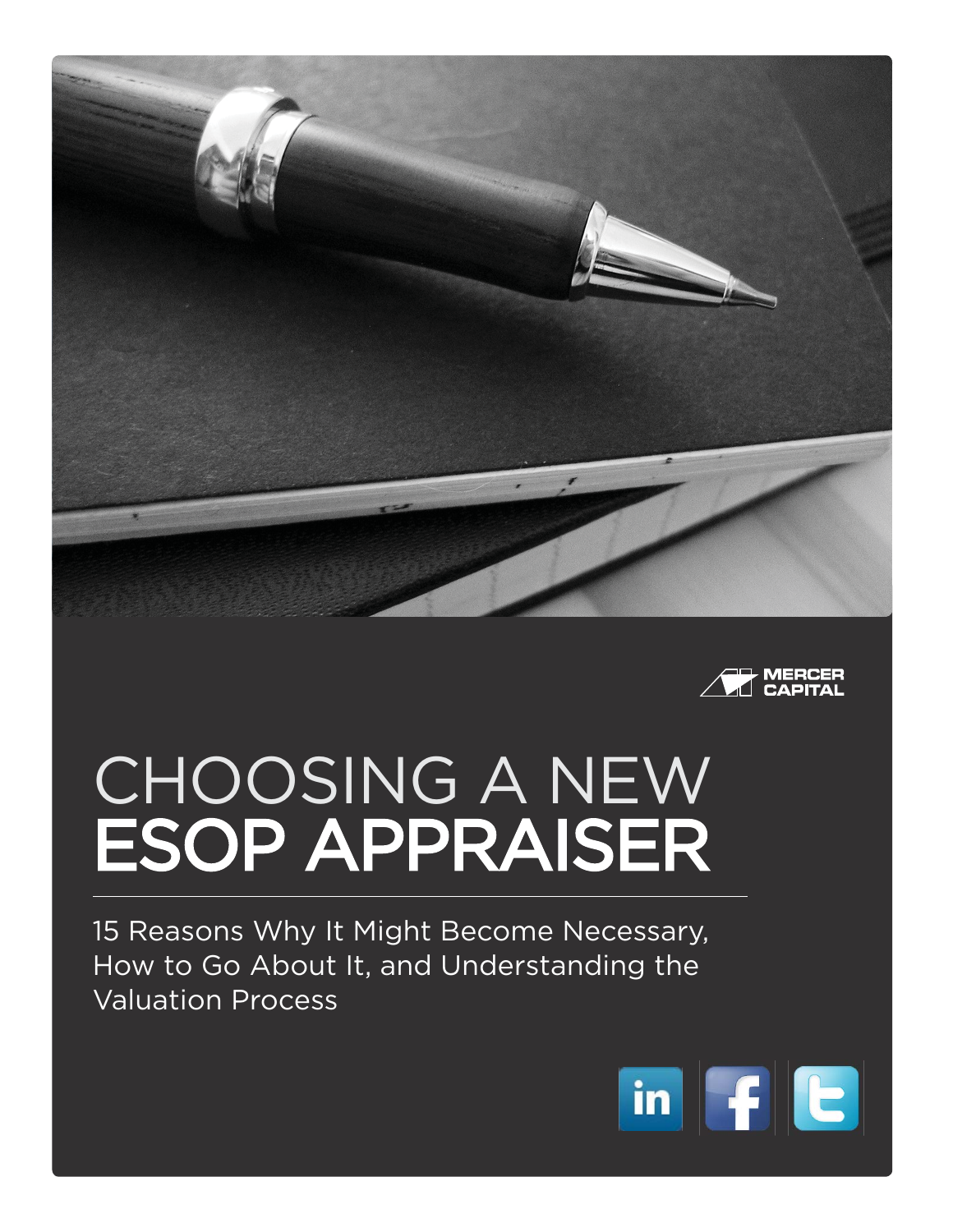

## **Table of Contents**

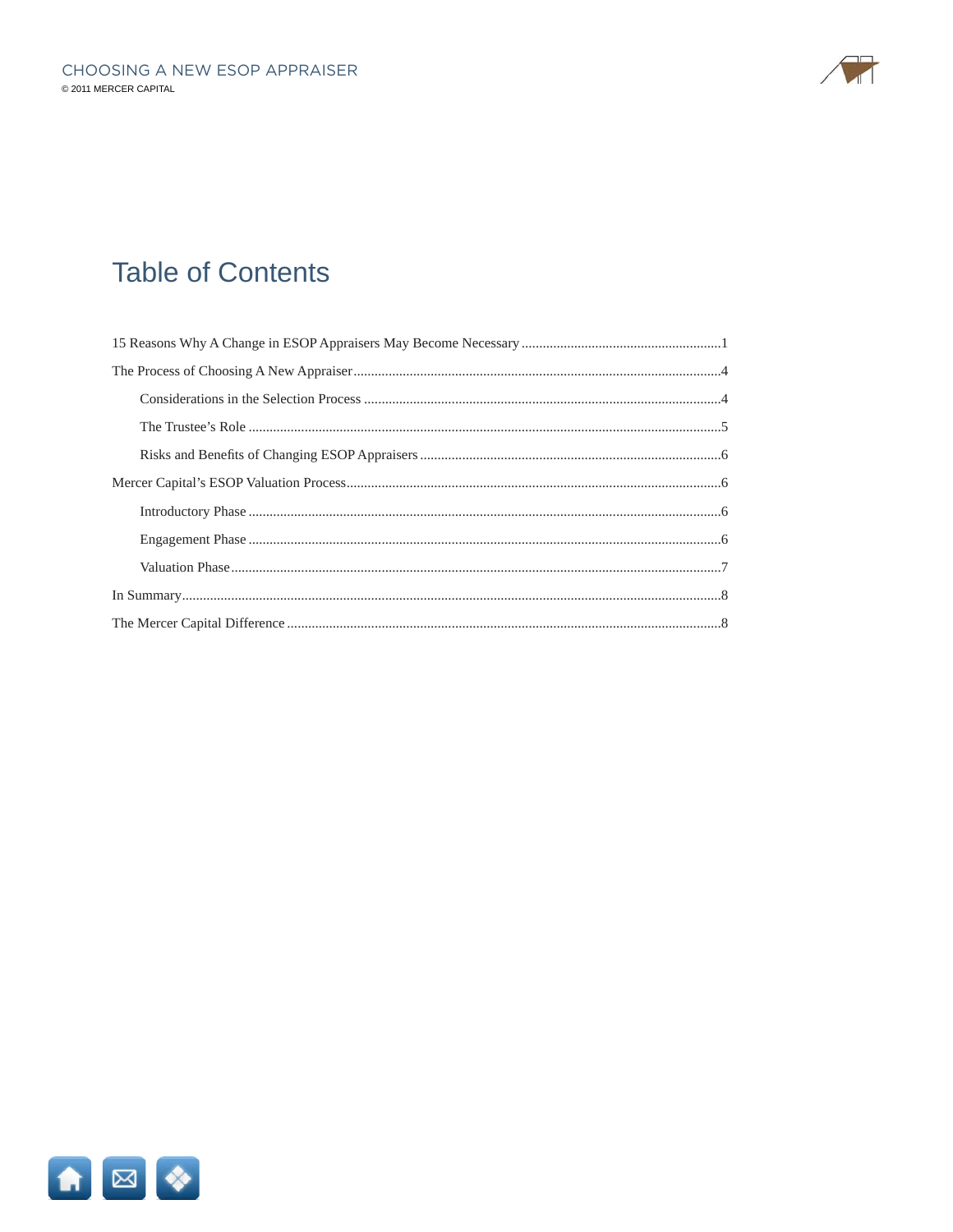

# CHOOSING A NEW **ESOP APPRAISER**

Employee Stock Ownership Plan ("ESOP") valuation is an increasing concern for Trustees and sponsor companies as many ESOPs have matured financially (ESOP debt retired and shares allocated), demographically (aging participants), and strategically (achieved 100% ownership of the stock).

Given these and other evolving complexities (including the proposed DOL regulation which would designate ESOP appraisers as fiduciaries of the plans they value), it is sometimes necessary or advisable for ESOP Trustees and the Boards of ESOP companies to change their business valuation advisor.

This whitepaper explores why the Trustee or sponsoring company might opt for a new appraisal provider, how to transition to a new appraiser, and introduces Mercer Capital's valuation process.

### 15 Reasons Why A Change in ESOP Appraisers May Become Necessary

There are potentially many circumstances and/or motivations that can compel an Employee Stock Ownership Plan Trustee to seek a new valuation advisor. We highlight 15 potential reasons (presented in no particular order).

- **1. The current appraiser is no longer available or is unwilling to perform the annual plan year valuation.** Due to retirement, firm closure, conflict of interest, or some other reason that is beyond the control of the Trustee or sponsor-company board, the legacy appraiser is not available or willing to perform annual plan year valuations.
- **2. The legacy appraiser has resigned from the ESOP appraisal due to evolving regulatory decisions from the DOL.** As of the drafting of this article, the DOL has requested and considered feedback and testimony concerning the designation of ESOP appraisers as fiduciaries of those plans they value. Collectively, the ESOP appraisal community has responded in opposition. A number of ESOP valuation firms have identified this issue as a potential "make or break" concerning the continuation of ESOP appraisal services. As such, if the proposed regulations are enacted, growing numbers of sponsoring companies may be forced to identify and retain a new appraiser because their legacy appraiser has resigned from the ESOP appraisal. This issue and its ramifications for Trustees, sponsoring companies, and ESOP appraisers warrant continued monitoring.

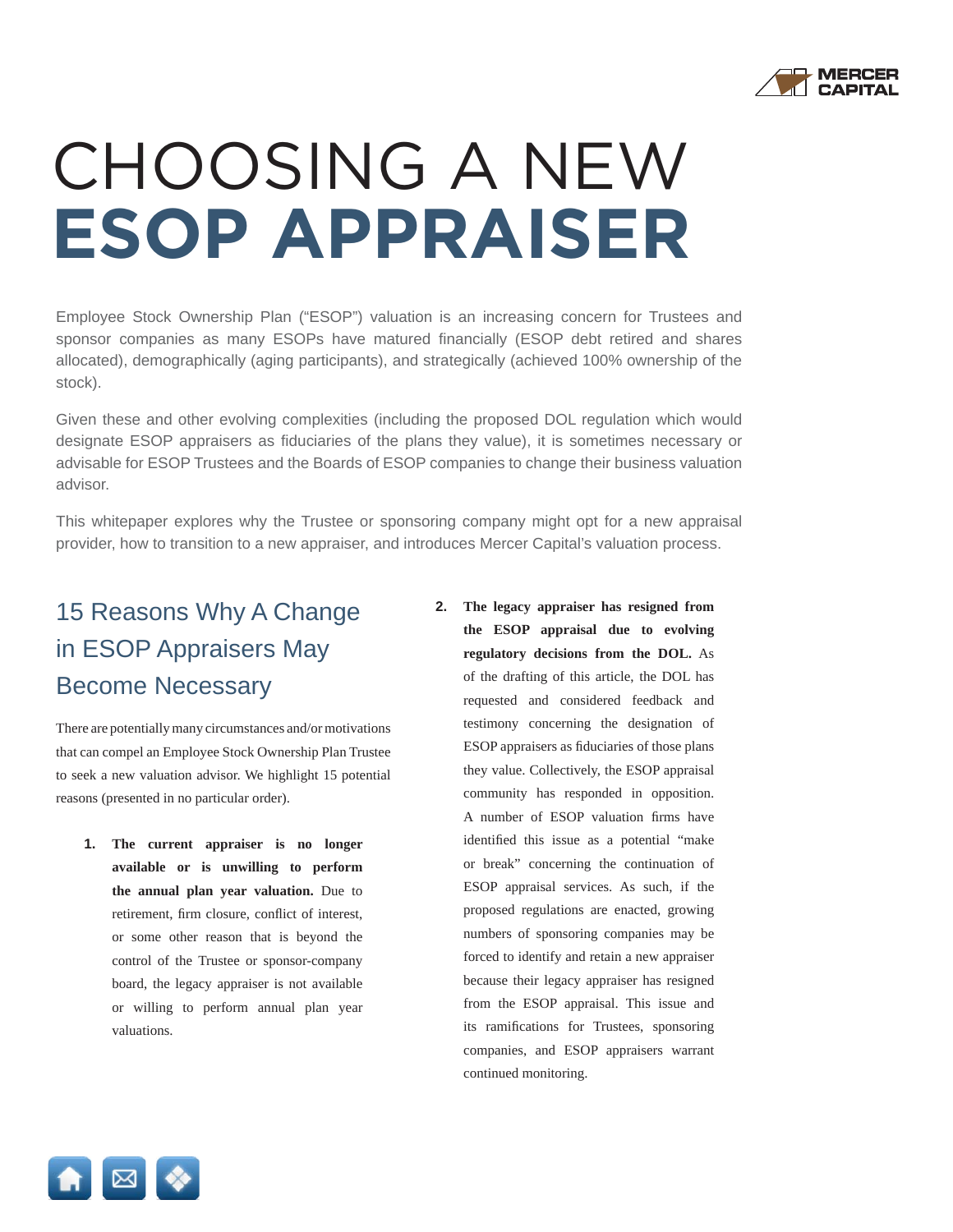

- **3. Growth and/or evolution in the sponsor company's business model, industry, market complexity, management**, or otherwise can take a business from a once comfortable and familiar place for the appraiser to one that is beyond their resources and competencies.
- 4. The maturation of the ESOP may be creating new or increased concerns regarding the valuation or other Trustee considerations that are not being adequately addressed or integrated into the valuation or into other financial advisory feedback and support often provided by valuation experts.
- **5.** The legacy appraisal product does not reflect **current valuation theory, methodology, and/or reporting standards.** Trustees that suspect their valuations are lacking in thoroughness, accuracy, or reasonableness might be well-served to obtain an independent review of the work to identify problem or missing content before any decision is made to change appraisers.
- **6. The sponsor company has experienced volatile or declining performance that is**  not quantified or otherwise addressed in **the ESOP valuation.** There has been much written by valuation practitioners concerning the relative volatility of closely held valuations to the valuations of the broader (public) market place. The lack of reconciling valuation information and conclusions to market and/or financial evidence may suggest a variety of ills ranging from complacency to advocacy.
- **7. The appraisal conclusions and underlying valuation components have not been reconciled with prior valuations or over time.** Trustees need to be able to examine the

underlying performance, market evidence, and valuation treatments over time in order to offer constructive feedback and questions, as well as to track the investment and operating performance of the sponsor company. Keep in mind, however, that valuation practitioners must be allowed to enhance or augment their reports and methodology with the passage of time, the advancement of analytical treatments and approaches, the evolution of the body of knowledge, in response to draft review processes, and to comply with changes in regulations and compliance requirements.

**8. Excess control premiums have been applied to a controlling interest ESOP valuation resulting in a potentially higher than reasonable value and causing serious ramifi cations for participants and sponsor companies.** Over-valuation is a consistent issue in many ESOP appraisals. A principal cause of over-valuation is the direct or implicit application of unwarranted or unsupportable control premiums.

Control premiums, particularly when styled as specific and finite adjustments in a valuation, are generally not advisable in the appraisal world unless they are explained and reconciled financially. If the appraiser cannot articulate the financial basis for the application of (and the magnitude of) a control premium by direct reference to earnings enhancements, risk mitigation, enhanced growth rates, or other fundamental valuation drivers and assumptions, then a Trustee would be wellserved to question the appropriateness of the premium.

Excess control premiums may exist below the surface in a valuation in the form of unsupportable adjustments to earnings and cash, aggressive capital structure assumptions, exces-

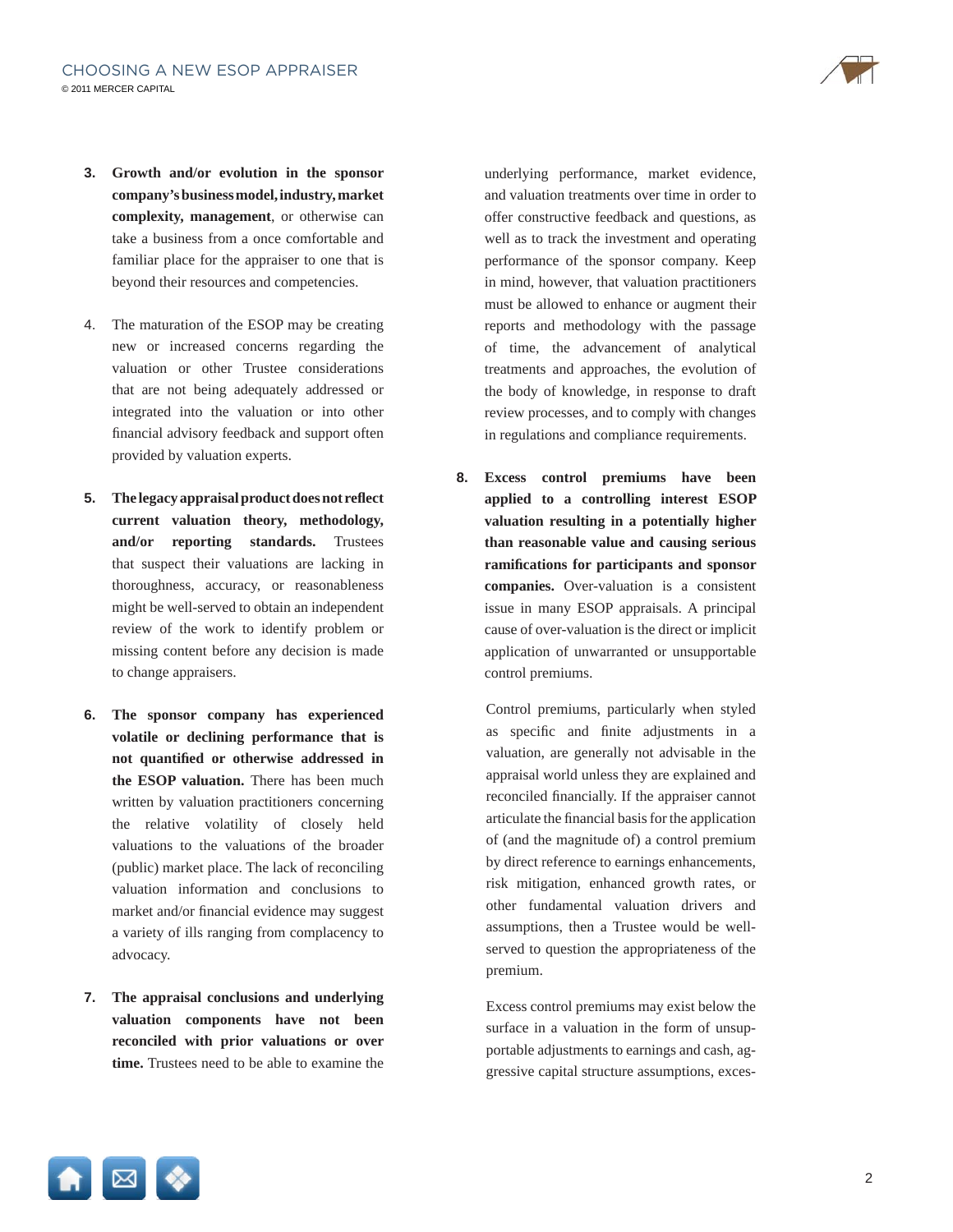sive growth rates, improper or unsupported weighting of valuation methods, unsupportable averaging of past performance that is unlikely to return in the foreseeable future, low rates of return, inflated financial projections, or numerous other treatments.

Some appraisals may subtly (or unintentionally) rely on the upper end of the range of valuation assumptions, thereby compounding

a series of seemingly reasonable control treatments or adjustments into an unsupportable valuation conclusion.

Over-valuation can also result from a failure to reasonably modify or abandon control-style treatments over time due to changes in

market evidence, economic/financial cycles, or changes in company performance and/ or outlook. Has the company's management and/or non-ESOP shareholders lived up to their end of the bargain by modifying their compensation to comply with valuation treatments applied to develop transaction pricing? If not, how has the appraisal treated the issue?

**9.** Valuation discounts are insufficient or **missing, resulting in valuation conclusions that do not comply with the level of value**  defined by the Trustee. Many minority interest ESOPs are effectively valued on a quasicontrol basis. Is this reasonable or proper? Is the marketability discount appropriate in light of the sponsor company's financial health and the needs of plan participants?

**10. The aging of baby boom participant pools** requires that the demographics of plan participants be examined for diversification or retirement needs.

**Repurchase obligation is a seminal issue in ESOP valuation**. Appraisers should inquire about projected retirement needs of both ESOP participants and other shareholders or significant managers. Repurchase obligation

> studies are the order of the day for Trustees and sponsor company boards. In some cases, non ESOP shareholders requiring accommodation via stock redemption may have needs or expectations that conflict with needs arising from an accumulation of

ESOP participants awaiting contributions and/ or distributions for retirement or diversification purposes.

- **11. A change in the ESOP Trustee** may bring about a change in the appraiser.
- **12. The ESOP valuation fails to reconcile to non-ESOP appraisals or other appraisals used for capital raising or other purposes.** There are reasons why this could or should be the case. However, significant valuation events that fail to reconcile to the ESOP valuation can suggest serious issues.
- **13. A lower professional fee is needed or, perhaps, the conclusion of value is not desirable.** Fee sensitivity is arguably a good trait for ESOP Trustees, as long as valuation quality is not compromised. However, shopping the valuation for a targeted treatment or result is a dangerous endeavor.





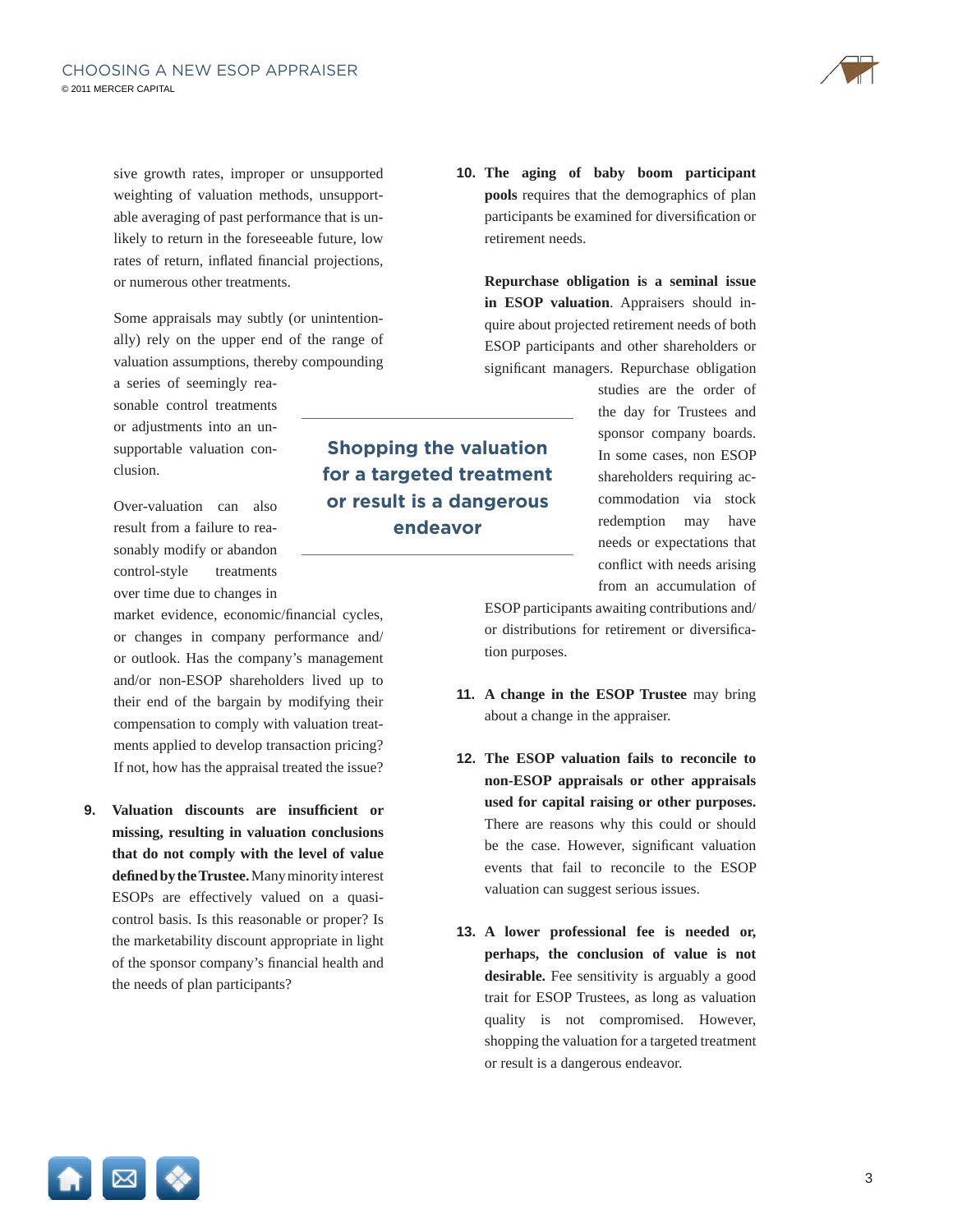

- **14. There are service and timeliness issues with the current appraiser.** The need for expediency cannot compromise accuracy or completeness in the valuation. The timing and responsiveness of information production is the key to a good appraisal experience.
- **15. The ESOP is terminating.** Termination events often involve fairness opinions and other advanced considerations, prompting a change in the appraiser or the use of a secondary appraiser to advise the Trustee in a consultancy role. The same may be true for secondary and/or consolidating ESOP transactions.

## The Process of Choosing A New Appraiser

When the decision has been made to choose a new qualified appraiser, it is appropriate for the Trustee to begin an orderly process of interviewing more than one potential valuation expert in order to make an informed decision.

#### **Considerations in the Selection Process**

Trustees and/or sponsoring companies should consider the following:

◉ **Industry Expertise or Valuation Expertise?** Although "industry experts" in a variety of industries are abundant, it is generally advisable to prioritize valuation expertise over industry expertise in the ESOP world. Industry experts, although knowledgeable about their particular industry, frequently lack even a basic understanding of the concept of fair market value as it pertains to a particular level of value in the context of a private company ESOP. It is advisable to look for appraisers with a working and current knowledge of ESOP valuation issues.

- ◉ **Is the appraiser a sole practitioner or the**  member of a firm with other skilled ESOP **appraisers that can readily stand-in if**  the original practitioner leaves the firm, retires, or exits the field? The involvement of multiple professionals (often contributing to or administering to varying elements of the valuation process) working collectively under the supervision or a senior-level practitioner may provide the back-up that mitigates the potential disruption caused by the departure or unavailability of the legacy/primary appraiser.
- ◉ **The ESOP appraisal experience of the business valuation** firm, including the number of ESOP valuations performed over the history of the firm, as well as the current number of ESOP appraisals performed.
- ◉ **Non-ESOP appraisal experience of the business** valuation firm. Some ESOP stakeholders might consider a firm that **only specializes in ESOP appraisals an advantage.** Others could perceive such a service concentration as inherently risky or too professionally confining for the appraiser to gain collateral professional financial services experience.
- ◉ **The professional credentials held by the business appraisers within the firm being considered**. Professional valuation credentials generally include the following: Accredited

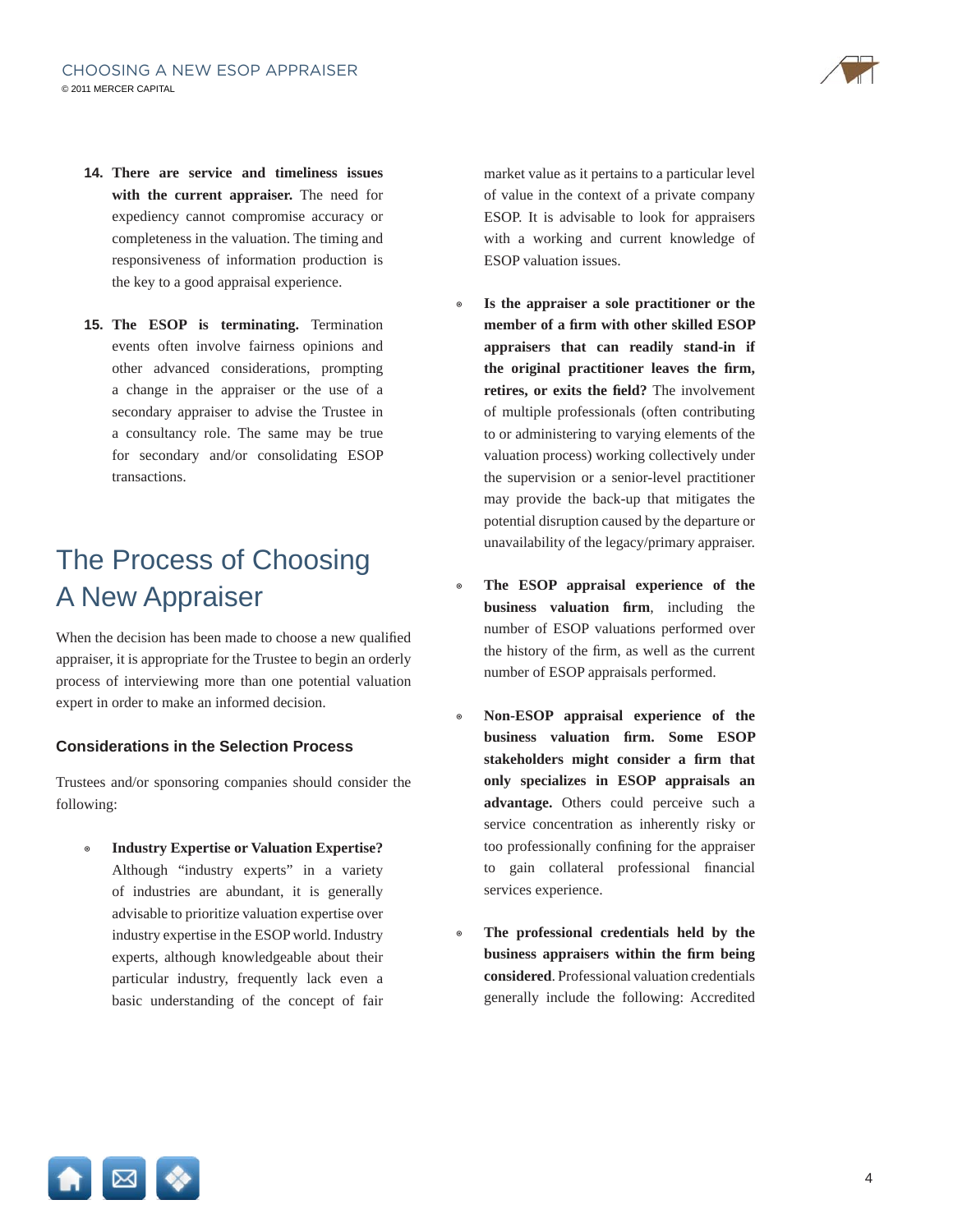

Senior Appraiser (ASA), Accredited in Business Valuation (ABV), Certified Business Appraiser (CBA), Certified Valuation Analyst (CVA), and Chartered Financial Analyst (CFA). To date, government agencies do not certify appraisers in the discipline of business valuation. Accordingly, professional credentials and valuation experience are critical considerations in vetting a new appraisal firm.

- **Affiliation with the ESOP Association and/or the National Center for Employee Ownership; articles published; speeches given; conferences attended.**
- ◉ **The valuation methods typically employed and the relative weight applied to each.**
- ◉ **Has a regulatory challenge ever been leveled against the proposed ESOP appraiser?**
- ◉ **The appraiser's position regarding:**
	- an ownership control price premium applied to an ESOP's purchase of the employer corporation stock and, conversely, a minority interest discount applied to an ESOP's purchase of employer corporation stock.
	- a marketability discount in view of the ESOP participants' put option rights.
	- the typical range of the marketability discount applicable to ESOP-owned employer stock.
- ◉ **The appraiser's treatment and/or consideration of the ESOP's repurchase obligation.**

**The Trustee's selection decision should be based on the overall qualifi cations of the business appraisal firm** 

- ◉ **The appraiser's experience as an expert witness in litigation or plan audit matters involving the IRS, the DOL, or ESOP participants and the outcomes of such events**. It could well be that an experienced ESOP appraiser with limited or no litigation experience is preferable to one that has repeatedly been required to defend their appraisals in audit and litigation proceedings.
- ◉ **Estimates of professional fees (both current and on-going).**
- ◉ **The appraisal fi rm's valuation process, including an understanding of the timing to complete the valuation engagement.**
- The extent to which the financial advisor **expects to work interactively with sponsoring company management during the valuation process.**

#### **The Trustee's Role**

The Trustee has a role to play in providing pertinent information to the prospective appraisal firms such that they can understand the proposed project and provide a comprehensive proposal of services. As such, the Trustee should provide the following information to the appraiser candidates:

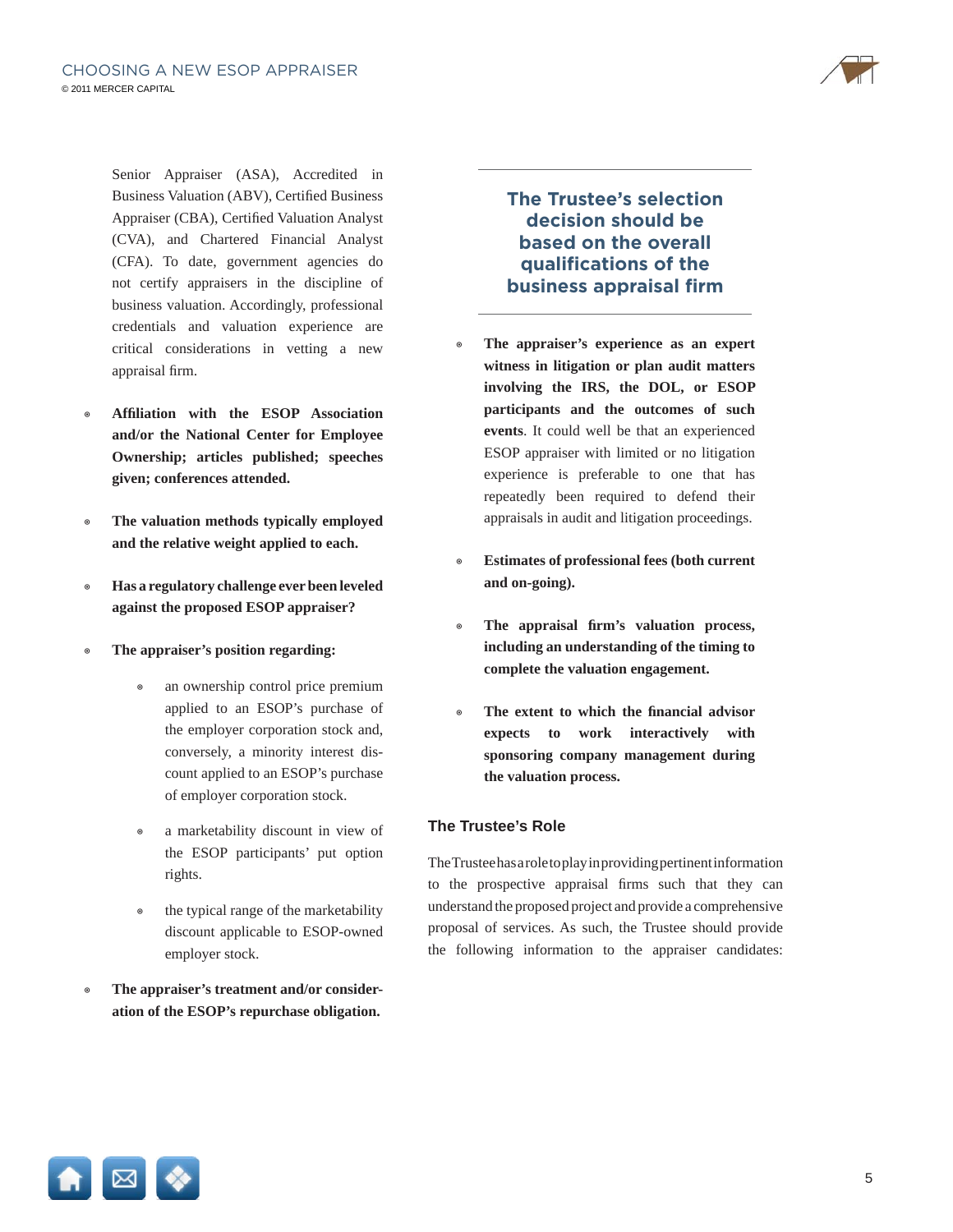

- Historical financial statements (typically five years)
- ◉ Previous ESOP valuation reports
- ◉ History of the subject plan
- ◉ Information on the ESOP sponsor company

The Trustee's selection decision should be based on the overall qualifications of the business appraisal firm. Discussion of the probable valuation outcome during the selection phase could be misleading or taint the process. In cases where a new appraiser serves as a review resource to the Trustee, there could be situations when differences of treatments and methodologies are discussed, as well as the impact that valuation modifications or additions would have on an appraisal issued by the previous appraiser. In such cases, the new appraiser has the burden of independence and credibility and Trustees have the obligation of obtaining the best information and not a predetermined outcome from a change in the appraisal firm. As stated previously, shopping the valuation for a targeted treatment or result is a dangerous endeavor.

The selection process should also be reasonably documented so that the questions of "why was a change necessary?" and "how was the selection process undertaken?" can be answered by the Trustee.

#### **Risks and Benefits of Changing ESOP Appraisers**

There are risks involved when making the decision to select a new appraiser, including a change in valuation methodology, a possible meaningful change in share value, and the perceived independence of the Trustee (and appraiser) from the perspective of regulators and/or plan participants. Some Trustees are simply averse to the potential backlash or complications that can arise from changing appraisers. However, in many situations, a change is needed and prudent and a lack of change can be viewed as creating or worsening a valuation issue.

## Mercer Capital's ESOP Valuation Process

The process of a business valuation can differ from firm to firm, therefore, we thought it helpful to elaborate on Mercer Capital's valuation process.

#### **Introductory Phase**

During the initial introduction, we will request certain descriptive and financial information (usually recent audits and marketing brochures) to help define the scope of the business in the context of an ESOP appraisal. Defining the project is a critical phase of the valuation, and can be accomplished with telephone and personal visits with the company and its professional advisors, as required.

#### **Engagement Phase**

Once the valuation project has been defined, an Engagement Letter is issued setting forth the key elements of the appraisal assignment. Typical elements included in the letter are the name of the client (usually the Trustee of the Plan), the official name of the entity to be appraised, its state of incorporation or organization, its principal business location and the specific business interests to be appraised. Additionally, the letter will indicate the appropriate standard of value (fair market value), the premise of value (controlling or nonmarketable minority interest), the effective date of the appraisal, and the type of report to be produced. There are three scopes of work, including appraisals, limited appraisals and calculations as defined by the *Business Valuation Standards* of the American Society of Appraisers.

The Engagement Letter will provide a descriptive project overview, outline the Mercer Capital's qualifications and set forth the timetable and fee agreement. Accompanying the Engagement Letter will be a comprehensive checklist request for information. The information requested includes the company's historical financial statements and detailed

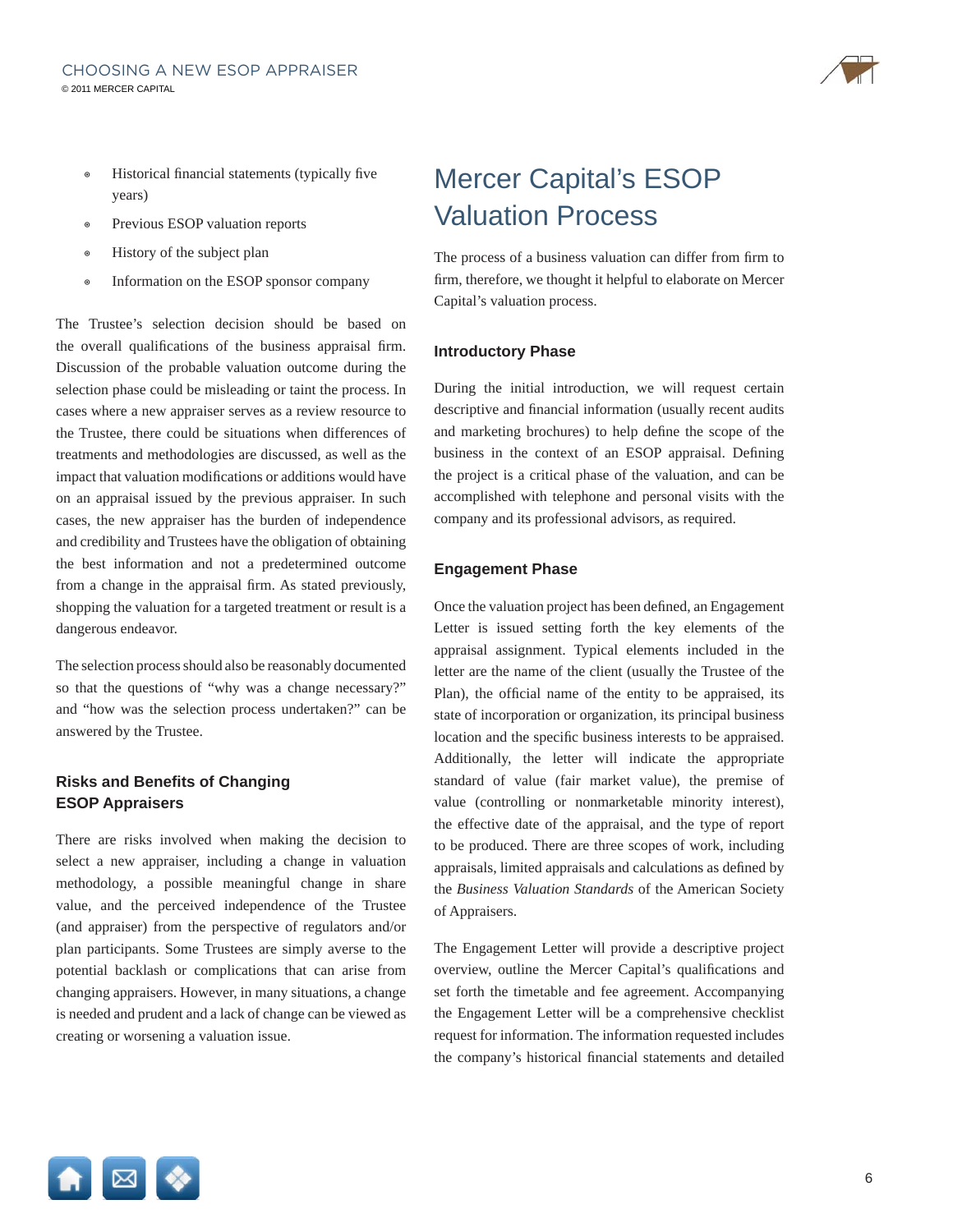operating and structural information about the business, and the market in which it operates.

#### **Valuation Phase**

Upon execution of the Engagement Letter by the responsible party, including a response to the checklist request for information, we will begin our preliminary analysis of the company, including research and review of appropri-

ate industry data and information sources. As securities analysts, we recognize that an appraisal of common stock represents an assessment of the future at a current point in time. Yet, most of the information available to the analyst is historical information. The future will likely change relative to the past, and we know that management will be largely responsible for making that future happen.

Accordingly, upon review of the checklist and industry information, we will schedule an on-site appointment with management to

discuss the operations of the business. Normally, one or two business valuation professionals will visit with management at the headquarters location to:

- Review in detail the Company's background, financial position, and outlook with appropriate management personnel
- ◉ Review appropriate corporate documents not normally exchanged by mail or email
- Tour the operations
- Respond to questions from management

The Company visit provides an important perspective to the business valuation, since it puts the analyst in direct contact with the individuals responsible for shaping the future performance of the Company. In a very real sense, management's input will shape the investment decisions to be made by the appraiser in reaching a conclusion of value.

Following the Company visit, the analysis is completed, making specific documented adjustments discussed with

**The selection process should serve to ensure that the change in appraisers minimizes or mitigates the negative impact on the ESOP, and the ESOP participants, and should be rigorous enough to withstand scrutiny from government regulators and plan participants**

management, in context with more subjective conclusions involving the weighting of some factors more than others. Prior to sending a draft report, the valuation analysis and report will be thoroughly reviewed by other in-house analysts to ensure that the initial conclusions are wellreasoned and supportable.

The client's review of our draft report is an important element in the process. We believe it is important to discuss the appraisal in draft form with management and the Trustee of the ESOP to assure factual correctness and to

clarify any possible misunderstanding from our company interview.

Upon final review, the valuation report is signed by the major contributing appraiser, and is reproduced in sufficient number for the Plan's distribution or documentation requirements.

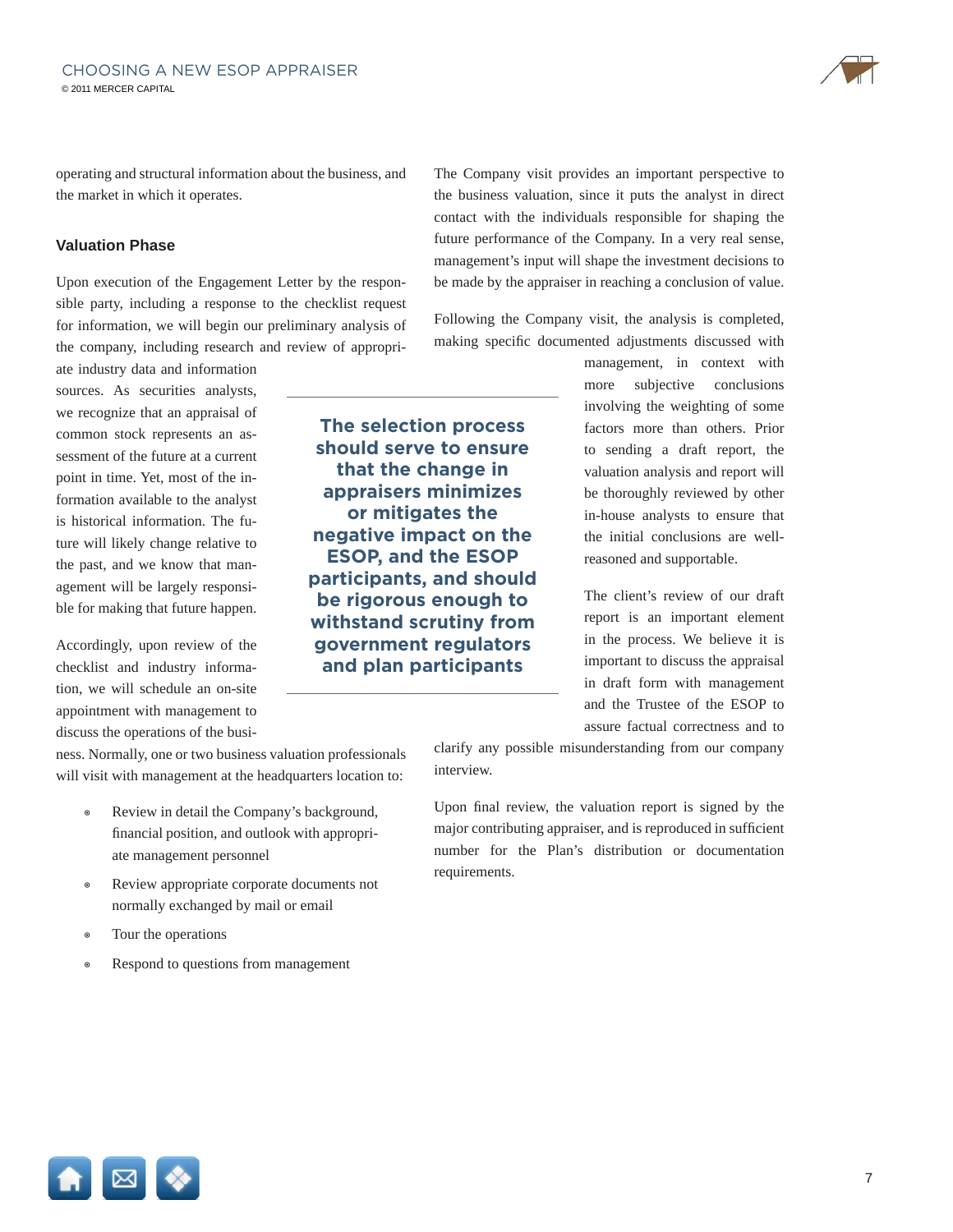

### In Summary

The decision to change ESOP appraisers should not be taken lightly. There are legitimate reasons to switch appraisal providers; however, Trustees and sponsoring companies should do their homework and document the process.

The selection process should serve to ensure that the change in appraisers minimizes or mitigates the negative impact on the ESOP, and the ESOP participants (or that a change is accompanied by necessary, long-term considerations, even if a change in the valuation provider results in a meaningful near-term impact on the ESOP) and should be rigorous enough to withstand scrutiny from government regulators and plan participants.

Given the economic uncertainties in recent years, the continuing globalization of markets, the evolution of valuation science, and the growing concern for DOL compliance, Trustees must retain the right and conviction to source valuations from providers that can properly develop and defend their appraisal results.

## The Mercer Capital **Difference**

Mercer Capital understands employee stock ownership plans because we ourselves are an ESOP company. We provide annual appraisals for ESOP trustees as well as fairness opinions and other valuation-related services for ESOP companies and financial institutions.

We bring over 25 years of valuation experience to every ESOP engagement. The stability of our staff and our longstanding relationships with clients assure consistency of the valuation methodology and the quality of analysis for which we are known and for which you deserve.

We are active members of The ESOP Association and the National Center for Employee Ownership (NCEO). Each of the senior analytical professionals of Mercer Capital has extensive ESOP valuation experience, providing primary senior-level leadership on multiple ESOP engagements every year.

For more information, contact Tim Lee, Nick Heinz, or Wendy Ingalls at 901.685.2120.

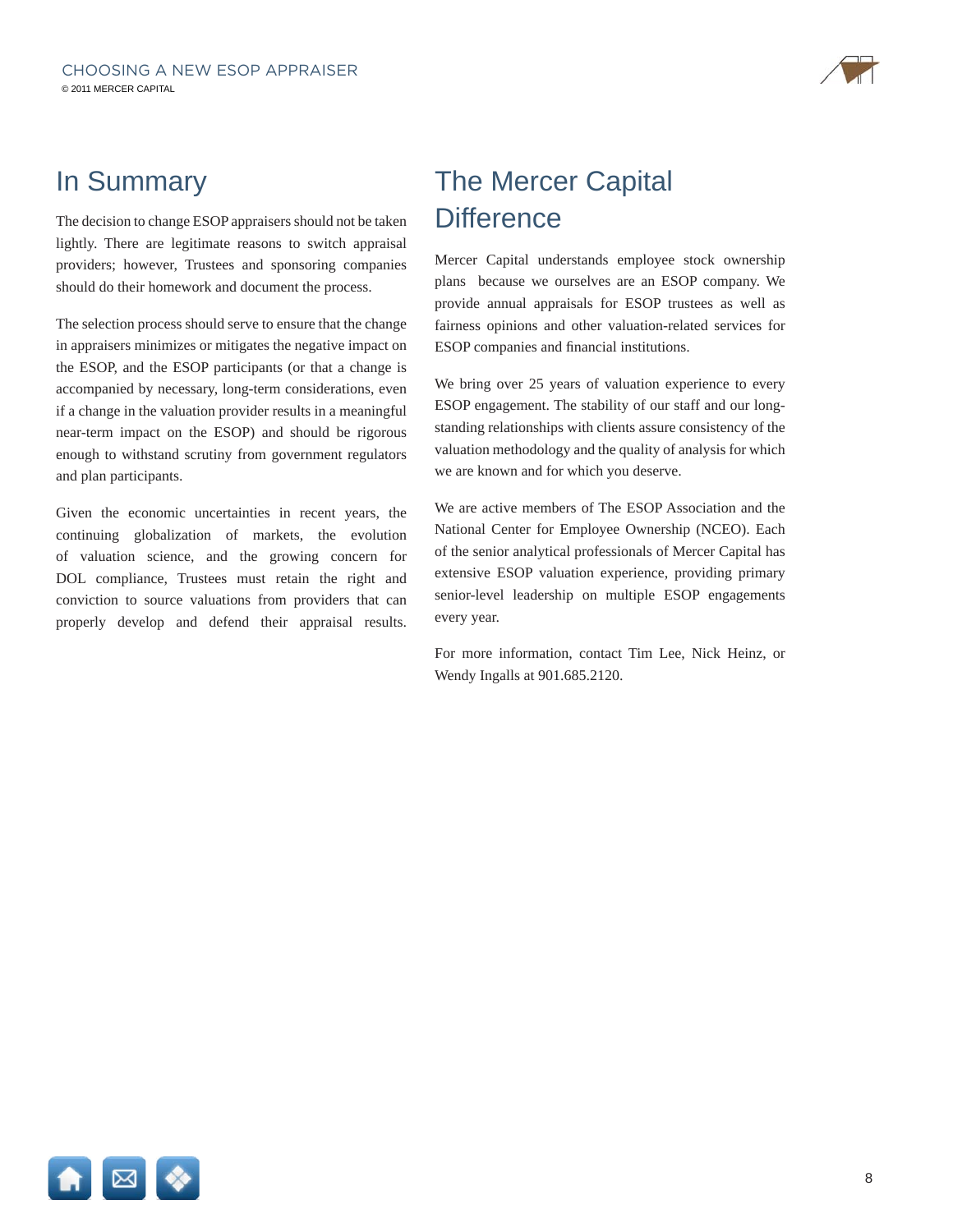## ABOUT THE AUTHORS





#### **[Timothy R. Lee, ASA](http://www.mercercapital.com/index.cfm?action=page&id=258)** 901.322.9740 » [leet@mercercapital.com](mailto:leet@mercercapital.com)

Tim leads Mercer Capital's Corporate Valuation Group, and provides valuation and corporate advisory services for purposes including ESOPs, profit sharing plans, mergers and acquisitions, estate and gift tax planning and compliance matters, limited and general partnerships, corporate planning and reorganizations. Tim is co-author of the book, *A Reviewer's Handbook to Business Valuation: Practical Guidance to the Use and Abuse of a Business Appraisal*, with L. Paul Hood, Jr., JD, LLM, published in 2011 by John Wiley & Sons, Inc.



**[Nicholas J. Heinz, ASA](http://www.mercercapital.com/index.cfm?action=page&id=255)** 901.322.9788 » [heinzn@mercercapital.com](mailto:heinzn@mercercapital.com)

Nick is a senior member of Mercer Capital's Corporate Valuation and leads Mercer Capital's Investment Banking Group. Nick is an officer in the New South Chapter of the ESOP Association. He has extensive experience in working with both sellers and buyers in various types of transaction advisory engagements. Nick is also responsible for valuation and transaction analyses in connection with ESOPs, fairness opinions, corporate financings, strategic planning, mergers and acquisitions, tax planning and compliance, and litigation matters.



#### **[Wendy S. Ingalls, CPA/ABV, CBA, ASA](http://www.mercercapital.com/index.cfm?action=page&id=263)** 901.322.9716 » [ingallsw@mercercapital.com](mailto:ingallsw@mercercapital.com)

Wendy is a senior member of Mercer Capital's Corporate Valuation Group. She brings to Mercer Capital an extensive and varied accounting, valuation and audit background in private industry, internal auditing and public accounting. She has valued numerous closely held businesses and provided litigation support in divorce cases, employee stock ownership plans, stockholder disputes, damages and other valuation matters. In addition, Wendy has also performed due diligence reviews for various companies for acquisitions, transaction consulting and fairness opinions.



**HEADQUARTERS** [5100 Poplar Avenue, Suite 2600](www.mercercapital.com) Memphis, Tennessee 38137 901.685.2120 (p) 901.685.2199 (f) www.mercercapital.com